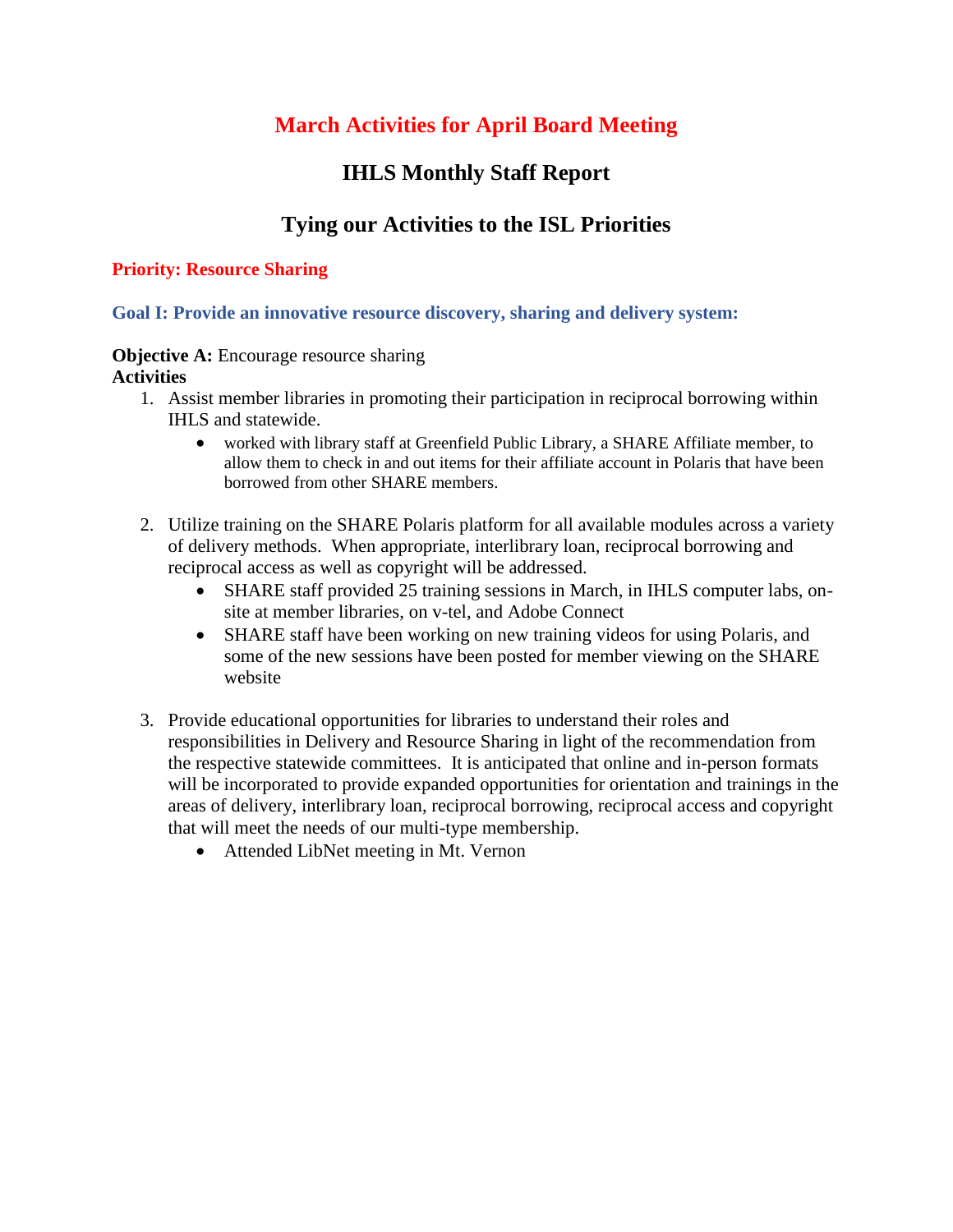| <b>SHARE Statistics</b> |                    |            |                   |                 |                 |             |                |
|-------------------------|--------------------|------------|-------------------|-----------------|-----------------|-------------|----------------|
|                         |                    |            | <b>Reciprocal</b> | Pac             |                 |             |                |
|                         | <b>Circulation</b> | <b>ILL</b> | <b>Borrowing</b>  | <b>Searches</b> | <b>Holdings</b> | <b>Bibs</b> | <b>Patrons</b> |
|                         |                    |            |                   |                 |                 |             |                |
| April 2013              | 770,817            | 61,818     | 48,513            | 661,126         | 8,953,361       | 1,910,883   | 790,049        |
| May 2013                | 743,549            | 114,430    | 61,942            | 1,100,785       | 8,942,050       | 1,920,634   | 784,283        |
| <b>June 2013</b>        | 814,417            | 184,940    | 65,891            | 661,566         | 8,981,075       | 1,905,087   | 788,023        |
| <b>July 2013</b>        | 850,892            | 138,641    | 68,960            | 644,208         | 8,991,402       | 1,928,106   | 784,028        |
| August 2013             | 790,258            | 139,555    | 61,543            | 652,256         | 8,995,814       | 1,929,231   | 798,119        |
| September 2013          | 885,916            | 141,666    | 60,944            | 696,999         | 9,021,461       | 1,935,716   | 800,708        |
| October 2013            | 943,153            | 154,268    | 66,625            | 707,758         | 9,046,157       | 1,935,157   | 802,871        |
| November 2013           | 831,585            | 135,707    | 58,710            | 623,768         | 9,066,327       | 1,934,896   | 804,875        |
| December 2013           | 719,734            | 120,643    | 51,533            | 557,802         | 9,062,746       | 1,931,142   | 807,509        |
| January 2014            | 827,562            | 143,710    | 60,069            | 692,213         | 9,058,711       | 1,884,609   | 808,450        |
| February 2014           | 802,661            | 140,364    | 55,648            | 650,213         | 9,058,711       | 1,884,609   | 805,634        |
| March 2014              | 886,973            | 153,957    | 61,457            | 727,703         | 9,065,928       | 1,884,067   | 803,207        |
| April 2014              | 847,678            | 150,545    | 57,731            | 637,041         | 9,035,531       | 1,886,715   | 802,743        |
| May 2014                | 736,091            | 129,779    | 58,784            | 651,784         | 9,027,758       | 1,886,611   | 802,743        |
| <b>June 2014</b>        | 822,888            | 125,101    | 65,477            | 788,302         | 9,003,233       | 1,883,498   | 797,887        |
| September 2014          | 905,510            | 154,053    | 55,538            | 742,432         | 8,995,198       | 1,872,863   | 810,038        |
| October 2014            | 919,651            | 163,798    | 55,769            | 879,563         | 9,009,041       | 1,828,813   | 811,636        |
| November 2014           | 774,715            | 131,037    | 48,673            | 757,958         | 9,019,234       | 1,830,868   | 814,280        |
| December 2014           | 730,911            | 130,580    | 48,792            | 613,143         | 9,009,264       | 1,841,676   | 805,018        |
| January 2015            | 858,769            | 155,127    | 57,008            | 735,170         | 8,991,006       | 1,839,988   | 804,899        |
| February 2015           | 790,917            | 145,355    | 52,047            | 687,870         | 9,001,314       | 1,843,721   | 804,008        |
| <b>March 2015</b>       | 863,377            | 159,912    | 56,228            | 1,560,054       | 9,010,811       | 1,835,452   | 803,628        |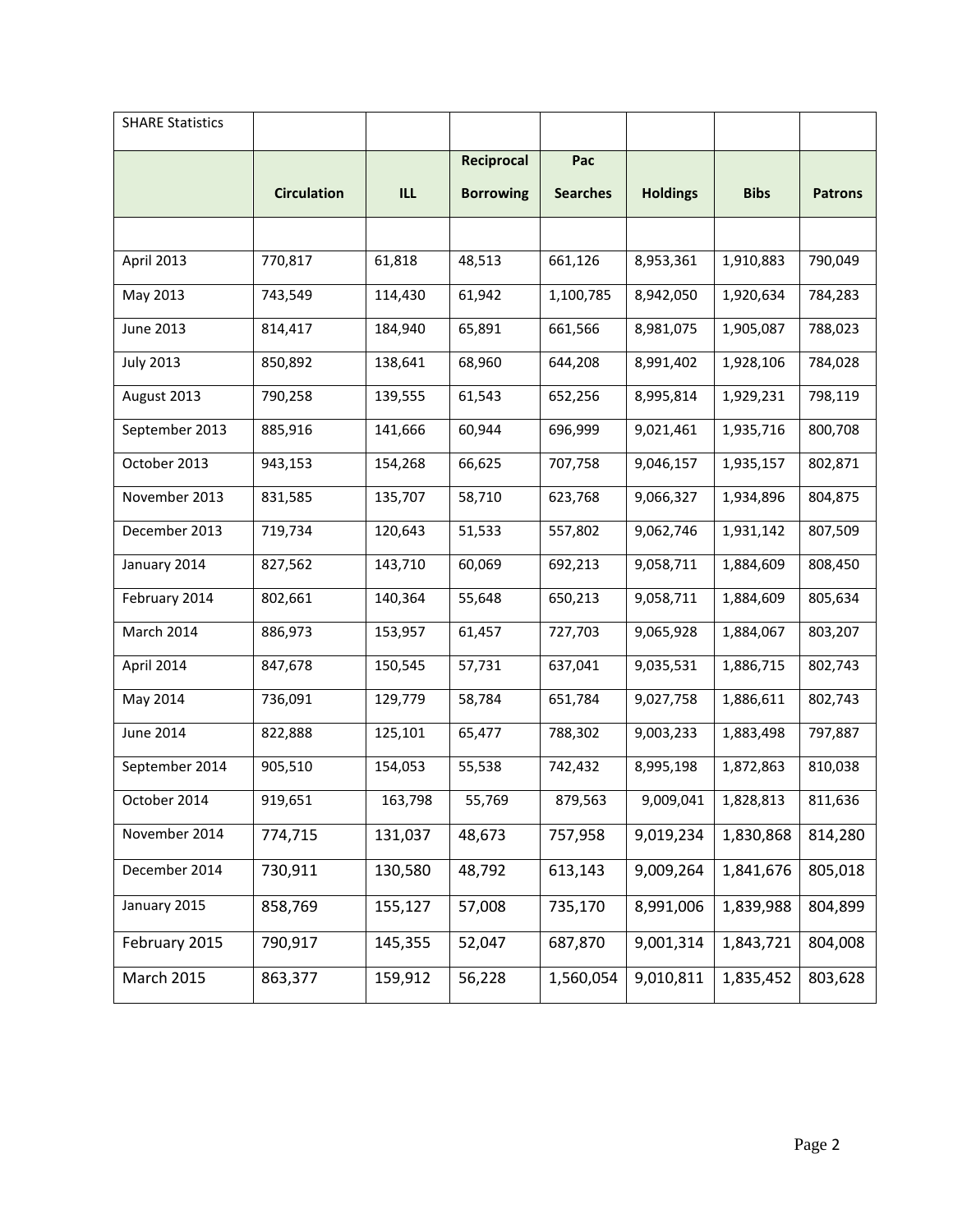**Objective B:** Provide a framework for members to participate in a state-of the-art integrated library system. **Activities**

## 1. Evaluate the impact of the uniform cost sharing on all LLSAP members and consider a modified formula for FY2016.

- the SHARE Finance Committee has met to review the proposed FY16 budget, and will be presenting proposed FY16 fees to the Executive Council and then the general membership in April
- 2. Continue participation in the Statewide E-Books Grant opportunity.
	- Five libraries joined the 3M Cloud Library shared collection in March with a participation start date of April 1. Our total number of library agencies is now 156. (188 libraries).
	- The total number of items circulated in March was 11,788. This is the most items circulated in one month since the collection launched on October 18, 2013.
	- The collection now includes over 700 unique eAudiobook titles and over 12,000 unique eBook titles.
	- Three in-person training sessions were held at member libraries in March with a total of 8 participants.
- 3. Promote new membership in the SHARE LLSAP through the *Growing Resource Sharing in IHLS Through Growing SHARE* grant. IHLS will continually consider opportunities to more fully involve these members in resource sharing.
	- we presently have 62 SHARE transitional members
- 4. Continue to support the SHARE Helpdesk to track concerns and technical issues with the Polaris software.
	- SHARE staff respond to Helpdesk tickets daily
- 5. Continue to offer SHARE member libraries special IHLS SHARE group purchase prices for common third-party database products (e.g. Gale, Ebsco, Library Ideas, World Book). Available products and pricing information will be funneled through SHARE staff to all SHARE members. Ordering and invoicing will be coordinated by SHARE staff, thereby providing an incentive to vendors. A \$40.00 handling fee per database is assessed for cost recovery.
	- have continued to seek and provide information from vendors on products and pricing, as requested by member libraries.
	- working on shifting the burden of ordering and billing back to the third party database vendors.
- 6. Continue the development and enhancement of the SHARE website to meet the informational and training needs of the IHLS libraries. Provide software and technical support for members of the LLSAP.
	- information is added to the SHARE website daily.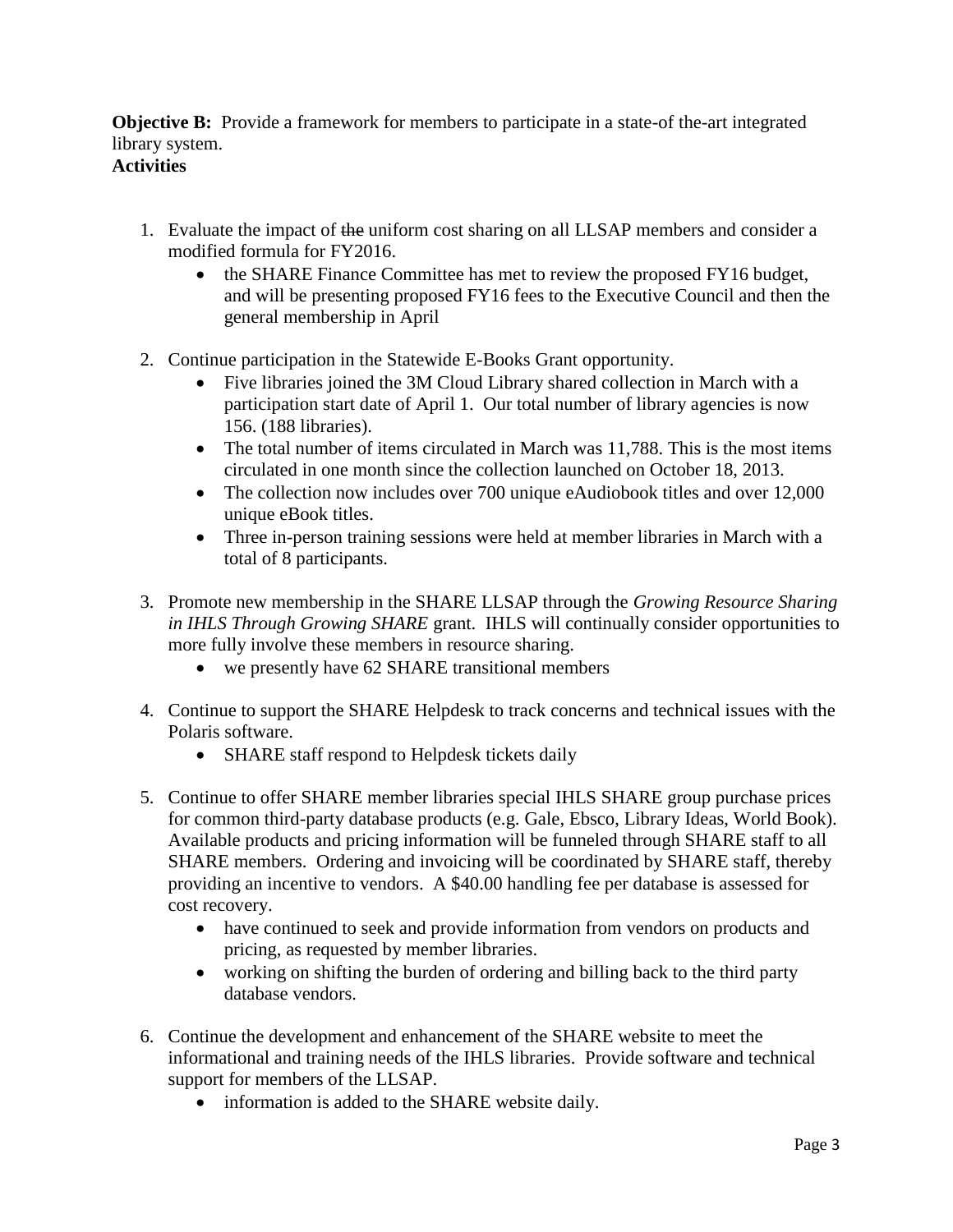• the web developer is working on various format changes, working toward a more efficient website

**Objective C:** Ensure the integrity of bibliographic records. **Activities**

- 1. Maintain the requirement that all bibliographic records (with the exception of equipment, on order and E-book) must be OCLC derived records and have an OCLC control number to ensure database standards and mitigate duplicate records.
	- Working with the CMC, 52000 bibs were loaded into the SHARE database and in process of being cleaned up that correct the OCLC control number that has been merged or didn't match when the OCLC Retro conversion process was done.
	- 606 bibs were merged in the SHARE database.
	- 11,908 volume issues were cleaned up in the SHARE database.
- 2. Support a Cataloging Center operation for SHARE Full members for copy and original cataloging of MARC bibliographic records and the creation of local authority records to enhance recovery. Service options are Cataloging Library (Full member meets continuing education requirements for cataloging staff and performs own cataloging); Barcoding A Library (Full member sends all new materials to Center for copy and original cataloging and assessed fee based on percentage of library's materials budget); Barcoding B Library (full member sends new materials as needed for original cataloging and assessed fee of \$10 per item cataloged). Any item that meets the Cataloging Maintenance Center's (CMC) eligible collections criteria for free cataloging is passed on to the CMC.
	- 1172 items were cataloged by SHARE Cataloging Center for member libraries and 155 retrocon items were cataloged for new SHARE members.
- 3. Provide appropriate training for cataloging.
	- LCSH and Authority File classes were introduced this month.
	- Searching and Matching class was held
	- Cataloging Training Session was well attended this month.
- 4. Evaluate the efficacy and fee models associated with the Cataloging Center operation for possible revision.
	- Presented to the SHARE Finance committee a \$3.00 per bib option for member libraries.

**Objective D:** Operate Cataloging Maintenance Centers on behalf of libraries in Illinois. **Activities**

- 1. Fulfill NACO (Name Authority Cooperative Program of the PCC) obligation by creating a minimum of 100 name or uniform title authority records per year.
	- Created 10 Name authority files.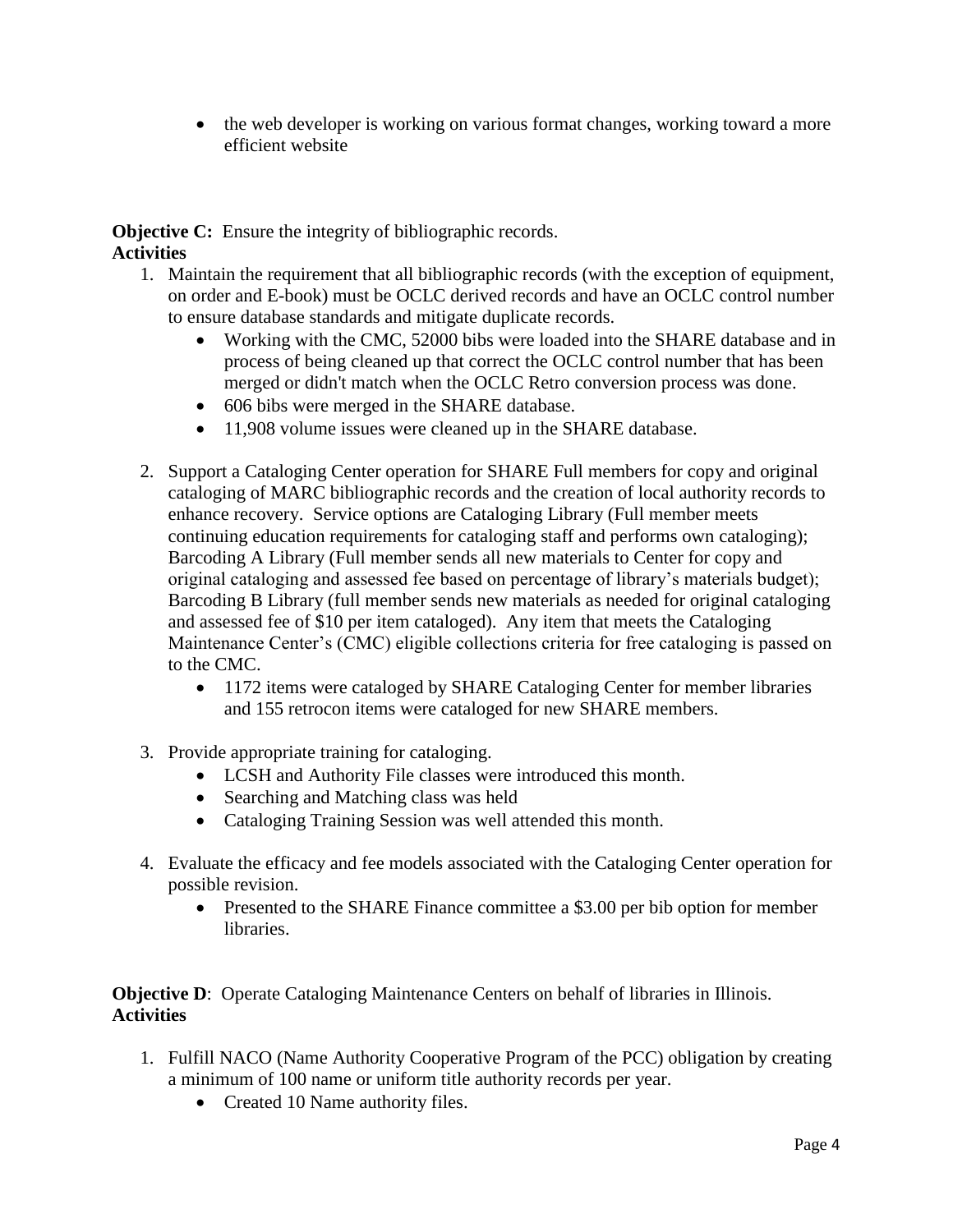- Created 22 local series headings for the SHARE catalog.
- 2. Continue support of LLSAP database cleanup efforts in LLSAP.
	- 79 items were cataloged for Illinois libraries.
	- Support for loading files was provided to SHARE.
	- Will be contacting RAILS LLSAPS to review what files are needed from OCLC.
- 3. Cooperate with Illinois State Library staff to identify statewide cataloging needs and develop strategies to meet them, prioritizing statewide initiatives that require cataloging expertise to ensure statewide access and resource sharing assistance with projects as agreed upon.
	- Metadata cataloger has started research and outreach to the three organizations that the CMC will be working with on the Illinois History Digital grant.

### **Goal II: Provide a sustainable delivery system that provides the best service possible for Illinois libraries and their users.**

**Objective A:** Ensure that IHLS delivery of library materials is accurate, timely, and meets member library needs.

### **Activities**

- 1. Evaluate the current delivery routes and adjust as needed to improve delivery efficiency using the fleet management system.
	- Du Quoin hub is now zoned which means all their libraries are in geographic routes

| <b>March 2015</b> | Delivery picked up<br>/delivered | <b>ILDS Delivery</b><br>Items to Hub | <b>ILDS Delivery</b><br>Items from Hub |
|-------------------|----------------------------------|--------------------------------------|----------------------------------------|
| Champaign         | 242,086                          | 28,664                               | 31,218                                 |
| Du Quoin          | 90,744                           | 21,897                               | 23,848                                 |
| Edwardsville      | 192,475                          | 35,375                               | 32,677                                 |

#### **Objective B:** Leverage existing delivery resources. **Activities**

- 1. Evaluate direct and overhead costs for sorting and delivery.
	- Began the gathering of information for the allocation model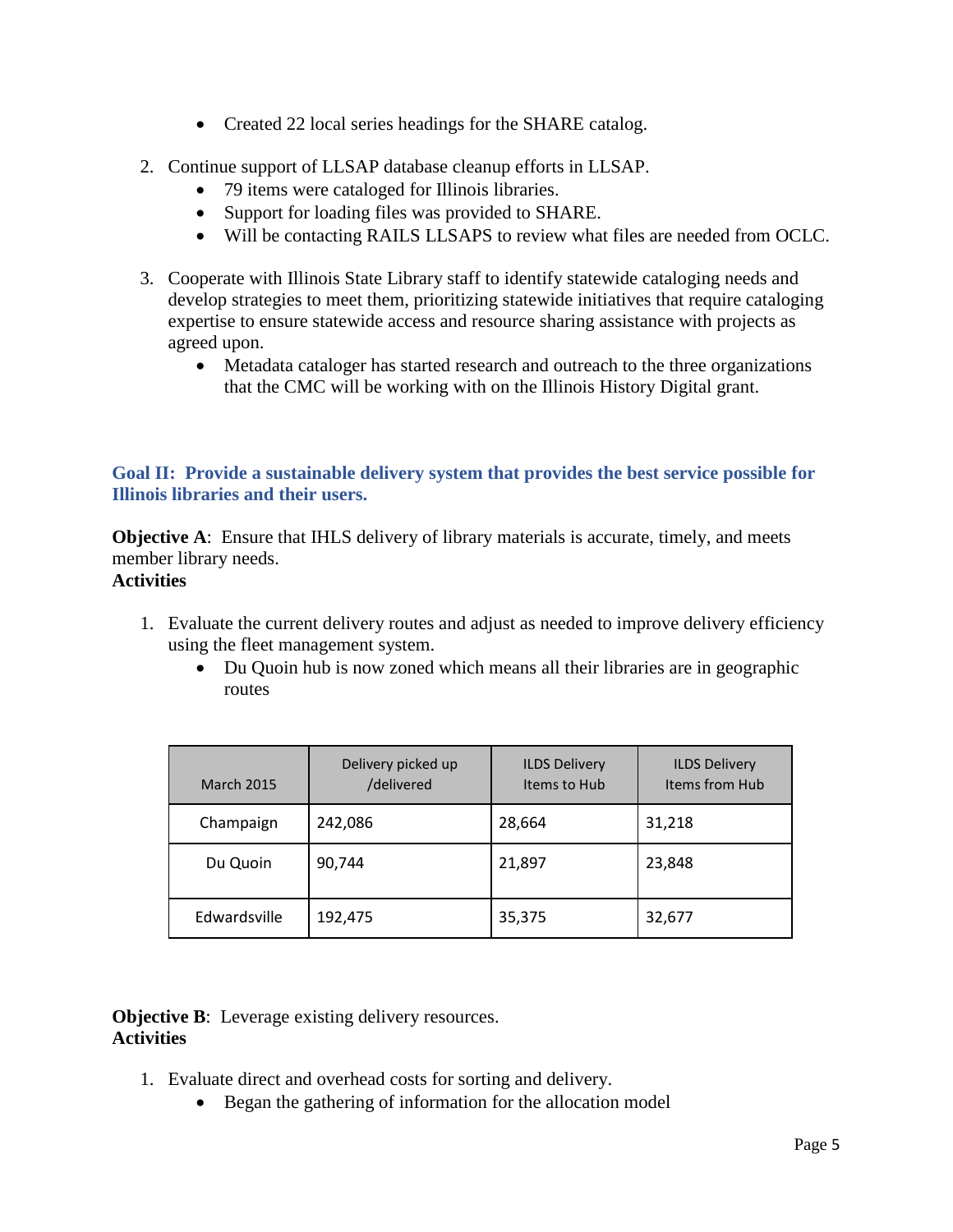#### **Priority: Illinois Machine Sublending Agency**

**Goal: Provide good customer service and well maintained machines to patrons of the Talking Books Program.**

**Objective:** Support the statewide machine lending program located in Du Quoin. **Activities**

- 1. Contract with the Illinois State Library to manage statewide services.
	- Required monthly reports were submitted to NLS.

|                   | C <sub>1</sub> s Sent | <b>DS1s Sent</b> | <b>DA1s Sent</b> | <b>BARD Inquiries</b><br><b>Responded To</b> |
|-------------------|-----------------------|------------------|------------------|----------------------------------------------|
| August 2014       | 9                     | 173              | 94               | 13                                           |
| September 2014    | 22                    | 154              | 134              | 15                                           |
| October 2014      | 23                    | 121              | 177              | 10                                           |
| November 2014     | 10                    | 110              | 114              | 12                                           |
| December 2014     | 15                    | 86               | 154              | 11                                           |
| January 2015      | 22                    | 78               | 159              | 14                                           |
| February 2015     | 9                     | 57               | 118              | 9                                            |
| <b>March 2015</b> | 19                    | 86               | 176              | 13                                           |

- 2. Participate in the planning, coordination and evaluation of Illinois Talking Book Service, and ensure appropriate provision of services by staying informed of current procedures and trends related to Talking Books, the National Library Services/Library of Congress and librarianship in general.
	- 3/4 Manager participated in Midlands Conference Organizing Committee conference call.
	- 3/5 Manager participated in KLAS User's Conference Organizing Committee conference call.
	- 3/9 3/13 Manager and Machine Clerk attended NLS Orientation in Washington, DC. Extra day was spent to attend a Machine Repair workshop.
	- 3/14 Patron Service Coordinator participated in Parents of Children with Visual Loss Conference.
	- 3/17 IMSA had a small staff meeting schedules, vacations, Facebook updates, 23 NLS machines were deemed Damaged Beyond Repair due to water damage from continued roof leaks and ceiling tiles caving in when it rains.
	- 3/19 Manager participated in KLAS User's Conference Organizing Committee conference call.
	- 3/27 Patron Service Coordinator participated in Outreach event, Senior Health Fair at Frontier College in Fairfield, Illinois.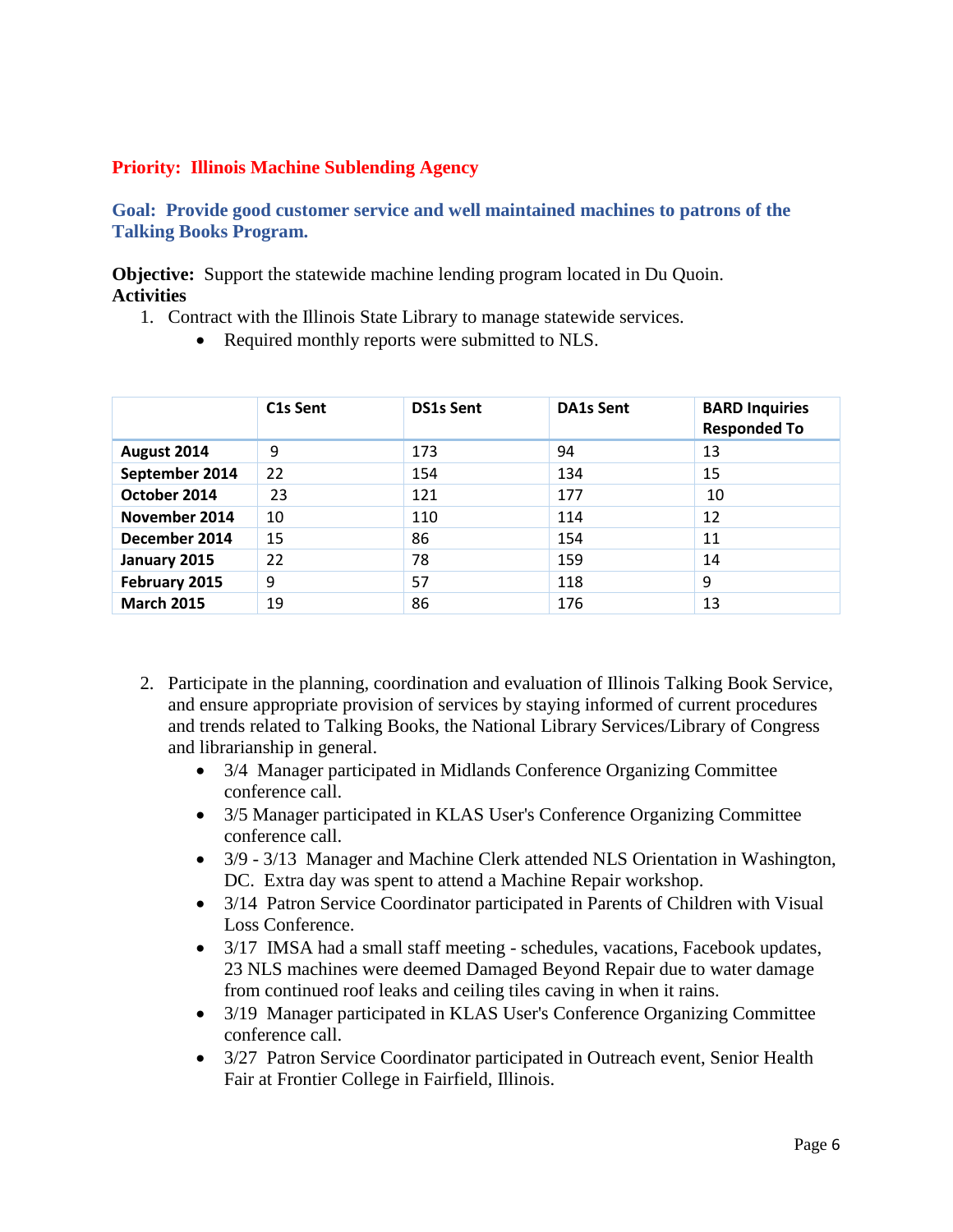- 3. Ensure the efficient and successful provision of service in accordance with the Revised Standards and Guidelines.
	- Filled all requests for machines and equipment within 2 business days of receipt.
	- Responded to all BARD inquiries in a timely and efficient manner.

#### **In FY15**

The department will move forward with new leadership and significant staff turnover.

#### **Priority: Administrative Activities**

#### **Goal 1: Ensure effective utilization of IHLS resources**

**Objective A:** Ensure fiscal accountability

#### **Activities:**

- 1. Support the business operations of IHLS through monthly financial reports, payroll, accounts payable, and accounts receivable.
	- Prepared and processed two payrolls
	- Normal routine processing of Accounts Payable Invoices
	- Prepared and mailed OCLC Monthly Invoices
	- Prepared February 2015 Statement of Activities, Bill Payments Report, and Credit Transactions Report for IHLS Finance Committee and Board of Directors.
	- Strategized with IHLS Executive Team to determine effective process for preparing FY2016 Annual Operating Budgets according to instructions of ISL
	- Analyzed IHLS expenses to date and determined forecast through June 30, 2015
	- Prepared IHLS-General Fund FY2016 Operating Budget

**Objective B:** Employ qualified, professional, accountable staff. **Activities**

- 1. Recruit and employ qualified personnel of diverse backgrounds to carry out the mission and goals of IHLS. Increase the applicant pool by participating in local community events, college job fairs and advertising current openings with culturally diverse media and professional organizations.
	- We participated in two job fairs in March, U of I and Lindenwood University